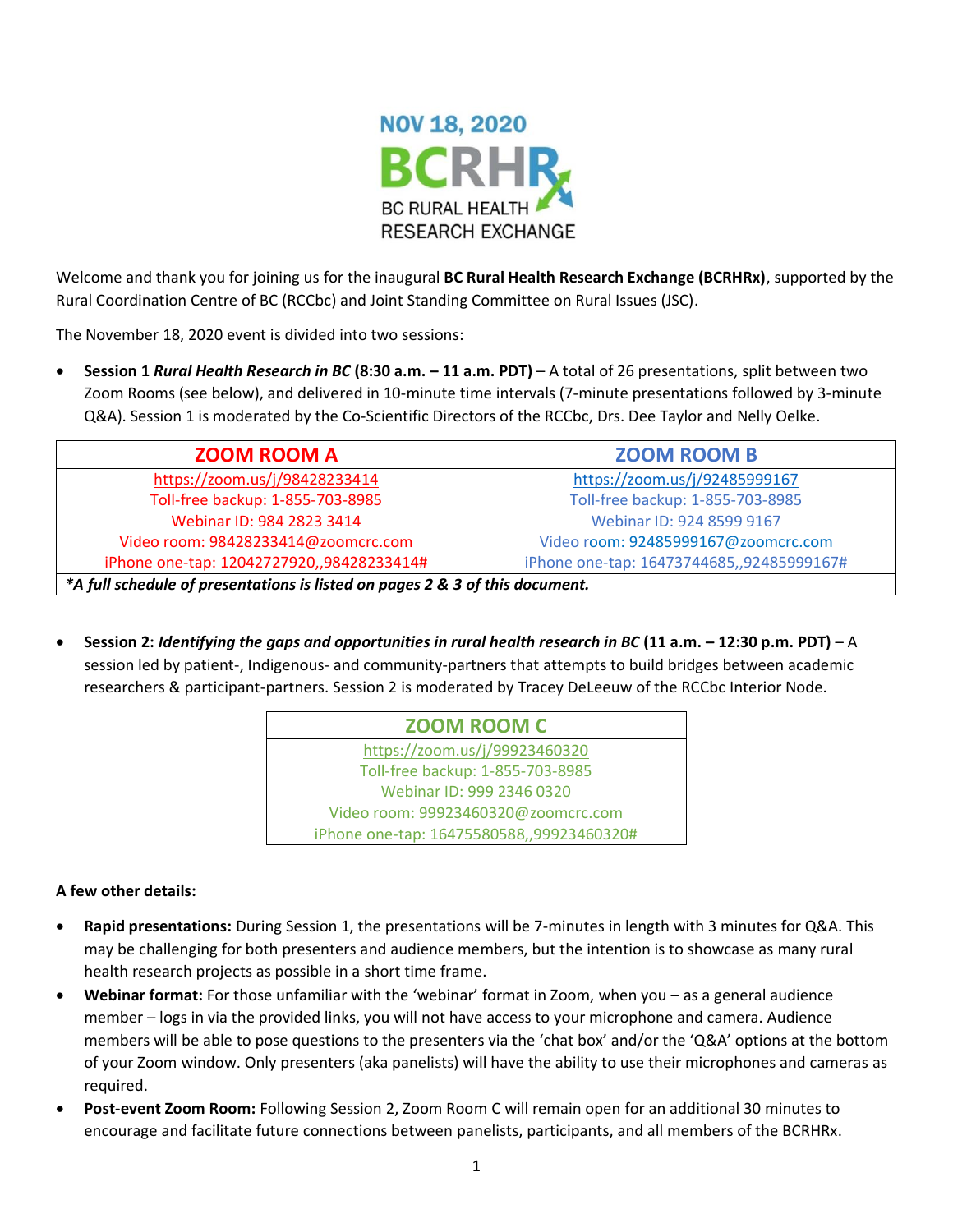## **Zoom Room A (Click here for access: [https://zoom.us/j/98428233414\)](https://zoom.us/j/98428233414)**

Toll-free backup: 1-855-703-8985

Webinar ID: 984 2823 3414

| Video room: 98428233414@zoomcrc.com |
|-------------------------------------|
|-------------------------------------|

iPhone one-tap: 12042727920,,98428233414#

#### **Moderator: Dr. Dee Taylor**

*Co-Scientific Director, Rural Coordination Centre of BC Corporate Director of Research, Interior Health Adjunct Professor at UBC Okanagan in the Faculty of Health and Social Development*

| <b>Time</b> | <b>Presenter(s)</b>                         | <b>Primary</b>                               | <b>Title of Presentation</b>                                             |  |  |
|-------------|---------------------------------------------|----------------------------------------------|--------------------------------------------------------------------------|--|--|
|             |                                             | <b>Affiliation</b>                           |                                                                          |  |  |
| 08:30       | <b>Moderator welcome &amp; introduction</b> |                                              |                                                                          |  |  |
| 08:40       | Dr. Adam                                    | <b>UBC</b>                                   | Does the lack of a CT scanner in a British Columbia rural community      |  |  |
|             | Watchorn                                    |                                              | increase inter-facility transfers and delay patient access to emergent   |  |  |
|             |                                             |                                              | imaging?                                                                 |  |  |
| 08:50       | Dr. Ilona Hale                              | <b>UBC Rural Scholar</b>                     | What makes a healthy rural community?                                    |  |  |
|             | (recorded)                                  | Program                                      |                                                                          |  |  |
| 09:00       | <b>Madalon Burnett</b>                      | <b>UBC</b>                                   | What makes a rural community healthy?                                    |  |  |
| 09:10       | Dr. Tandi                                   | <b>UBC Rural Scholar</b>                     | It kept me working as a doctor: physicians and informal peer support     |  |  |
|             | Wilkinson                                   | Program                                      |                                                                          |  |  |
| 09:20       | Dr. Denise                                  | <b>UNBC</b>                                  | Influence of the definition of rurality on geographic differences in HIV |  |  |
|             | Jaworsky                                    |                                              | outcomes in BC                                                           |  |  |
| 09:30       | Dr. Nicholas                                | Kootenay                                     | KERPA EMS Physician Response Quality Improvement Project                 |  |  |
|             | Sparrow                                     | Emergency                                    |                                                                          |  |  |
|             |                                             | <b>Response Physicians</b>                   |                                                                          |  |  |
|             |                                             | Association                                  |                                                                          |  |  |
| 09:40       | Jim Kyle                                    | Kootenay                                     | Spatial insights into motor vehicle incidents within the Regional        |  |  |
|             |                                             | Emergency                                    | District of Central Kootenay                                             |  |  |
|             |                                             | Response Physicians                          |                                                                          |  |  |
|             |                                             | Association                                  |                                                                          |  |  |
| 09:50       | Dr. Eric Li                                 | <b>UBCO</b>                                  | Internet access is not a luxury, it's a necessity: Rural communities     |  |  |
|             |                                             |                                              | speak about challenges and technology use during COVID-19                |  |  |
| 10:00       | Christine                                   | Centre for Rural                             | Rural Community Responses to COVID-19 in British Columbia:               |  |  |
|             | Carthew                                     | <b>Health Research</b>                       | Findings from a Provincial Survey                                        |  |  |
| 10:10       | Dr. Mike Figurski                           | Vitascan                                     | Vemr.ca (an open source EMR for academics and research)                  |  |  |
| 10:20       | Erika Belanger,                             | <b>Rural Coordination</b>                    | How can rural community-engaged health services planning affect          |  |  |
|             | Krystal Wong, Dr.                           | Centre of BC                                 | sustainable health care system changes? - A process description and      |  |  |
|             | Stuart Johnston,                            | (RCCbc)                                      | qualitative analysis of data from the Rural Coordination Centre of       |  |  |
|             | Dr. Dave                                    |                                              | British Columbia Rural Site Visits Project                               |  |  |
|             | Snadden                                     |                                              |                                                                          |  |  |
| 10:30       | Dyan Dunsmoor-                              | Gabriola Health &                            | COVID in an Island Community - Charting a Course Beyond Recovery         |  |  |
|             | Farley, Fay                                 | Wellness                                     |                                                                          |  |  |
|             | Weller                                      | Collaborative                                |                                                                          |  |  |
| 10:40       | Dr. Tricia Tang                             | <b>UBC Department of</b>                     | T1D REACHOUT: A virtual platform to deliver mental health support        |  |  |
|             |                                             | Medicine                                     | to adults with type 1 diabetes living in Interior BC                     |  |  |
| 10:50       |                                             | Extra time for Q&A   Wrap-Up   Stretch break |                                                                          |  |  |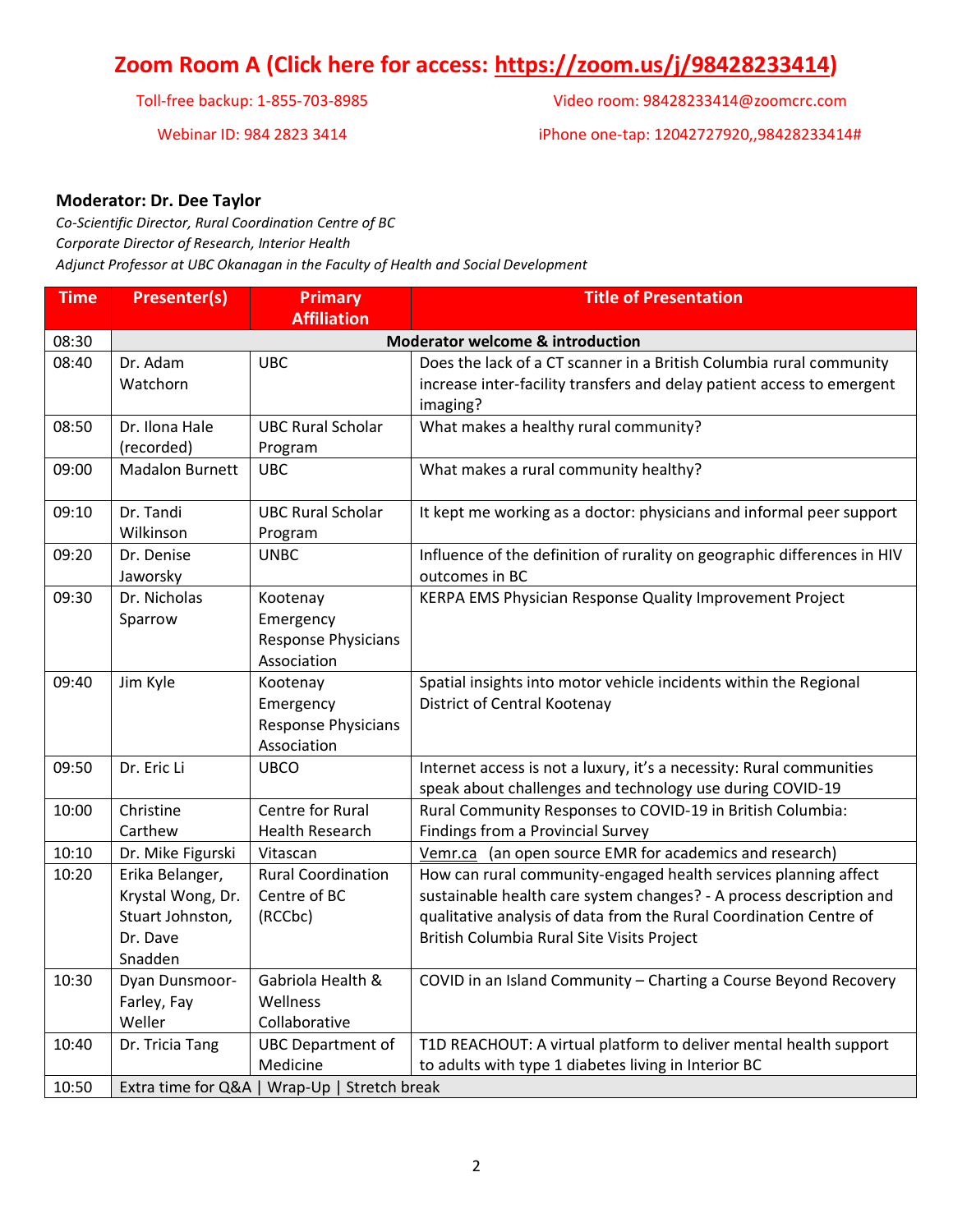# **Zoom Room B [\(C](/Users/jasoncurran/Downloads/()lick here for access: [https://zoom.us/j/92485999167\)](https://zoom.us/j/92485999167)**

Toll-free backup: 1-855-703-8985

#### Webinar ID: 924 8599 9167

Video room: 92485999167@zoomcrc.com

iPhone one-tap: 16473744685,,92485999167#

#### **Moderator: Dr. Nelly Oelke**

*Co-Scientific Director, Rural Coordination Centre of BC Associate Professor at UBC Okanagan in the Faculty of Health and Social Development*

| <b>Time</b>    | <b>Presenter(s)</b>                                                                                  | <b>Primary</b><br><b>Affiliation</b>                             | <b>Title of Presentation</b>                                                                                                                                                                 |  |
|----------------|------------------------------------------------------------------------------------------------------|------------------------------------------------------------------|----------------------------------------------------------------------------------------------------------------------------------------------------------------------------------------------|--|
| 08:30          | <b>Moderator welcome &amp; introduction</b>                                                          |                                                                  |                                                                                                                                                                                              |  |
| 08:40          | Dr. Magda<br>Agular                                                                                  | <b>UBC</b>                                                       | You talk, we listen: Gathering knowledge and experiences in<br>health care decision making from rural and remote communities<br>in Northern BC                                               |  |
| 08:50          | Kayla Míguez                                                                                         | <b>UBC</b>                                                       | Appropriate Access to Healthcare for Rural and Remote<br>Communities: A Community-Based Toolkit for Investigating Legal<br>Approaches                                                        |  |
| 09:00          | Dr. Kelly<br>Hadfield                                                                                | <b>UBC Family Practice</b><br><b>Residency Program</b>           | Improving Rural Health Infrastructure in Northern Ghana                                                                                                                                      |  |
| 09:10          | Tanya ter Keurs                                                                                      | South Okanagan<br>Similkameen Division<br>of Family Practice     | Evidence-based Support for Community Outreach Worker<br>Program in Rural British Columbia, Canada                                                                                            |  |
| 09:20          | Sallie Skinner                                                                                       | <b>UBC Medical School</b>                                        | Understanding the Experience of Rural Maternity Providers<br>During the COVID-19 Response in British Columbia                                                                                |  |
| 09:30          | Dr. Jude<br>Kornelsen                                                                                | Centre for Rural<br><b>Health Research</b>                       | Using Shared Measures Development to Prioritize Rural Health<br>Services Knowledge Domains                                                                                                   |  |
| 09:40          | <b>April Hards</b>                                                                                   | Centre for Rural<br><b>Health Research</b>                       | Rural citizen-patient developed resources to support rural<br>women in the post-partum period: A feasibility study of<br>community engagement                                                |  |
| 09:50          | Dr. Stefan<br>Grzybowski,<br><b>Nicky Cairncross</b>                                                 | <b>UBC</b>                                                       | Planning rural birth services using a systems approach to<br>measuring need                                                                                                                  |  |
| 10:00          | Eva Sullivan,<br>Audrey<br>Cameron                                                                   | Centre for Rural<br><b>Health Research</b>                       | Understanding the impact of COVID-19 on the perinatal<br>experiences of rural families: A qualitative study                                                                                  |  |
| 10:10          | Pamela Hruska,<br>Marie<br>McClelland                                                                | <b>Interior Health</b>                                           | <b>Stroke Network Research</b>                                                                                                                                                               |  |
| 10:20          | Dr. Jude<br>Kornelsen                                                                                | Centre for Rural<br>Health Research                              | The rural tax: out-of-pocket costs for patient travel in British<br>Columbia                                                                                                                 |  |
| 10:30          | Sila Rogan                                                                                           | <b>Rural Health Services</b><br>Research Network of<br><b>BC</b> | Optimizing Rural Health Research: the Rural Health Services<br>Research Network of BC (RHSRNbc)                                                                                              |  |
| 10:40<br>10:50 | Joanna Mendel,<br>Katsistohkwí:io<br>Jacco, Daniel<br>Sands, Martin<br>Morberg<br>Extra time for Q&A | Pacific Aids Network<br>Wrap-Up   Stretch break                  | Making it Work: Supporting Indigenous, Community Approaches<br>to Integrated Service Models for People Living with HIV, hepatitis<br>C and/or challenges with mental health or substance use |  |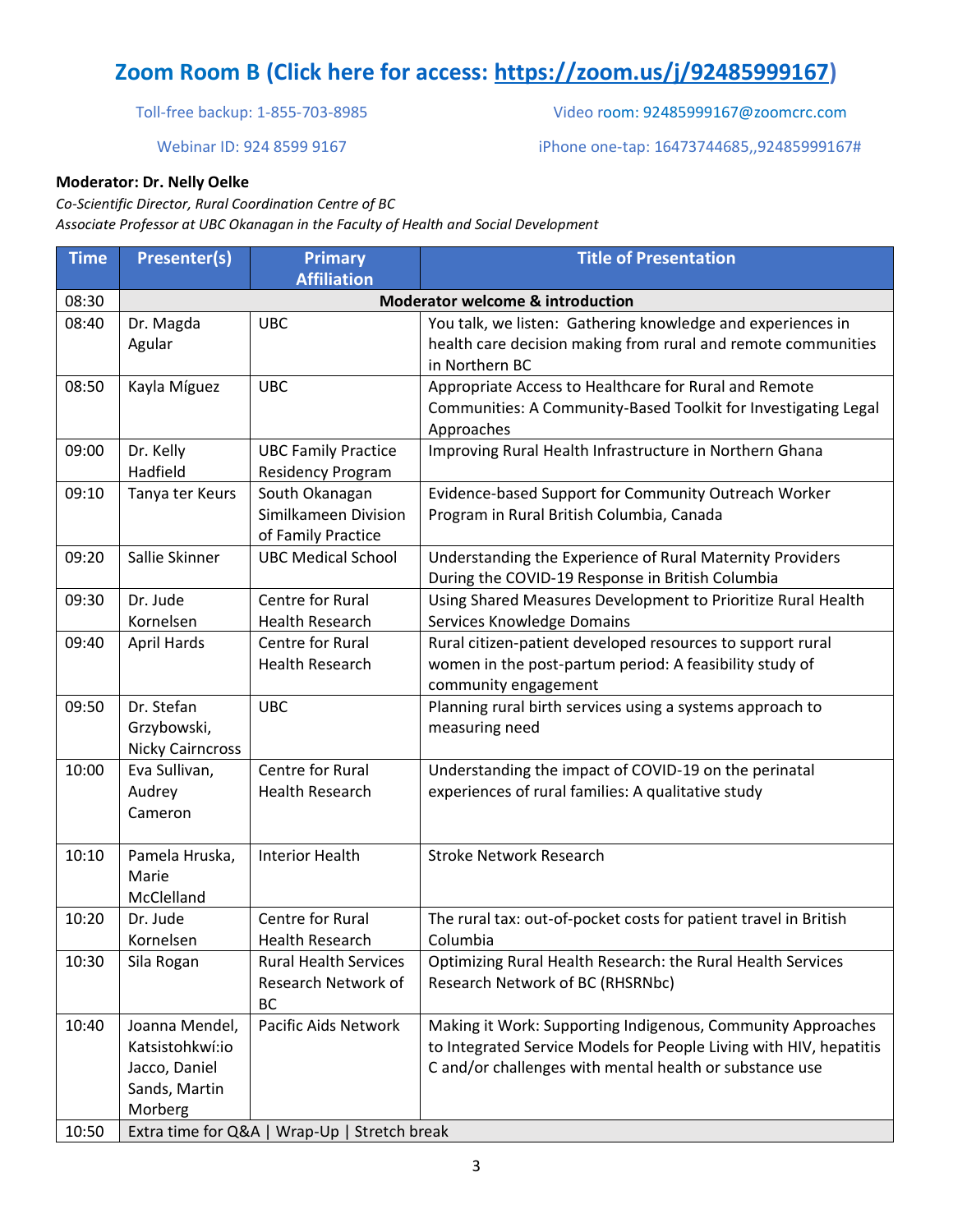**About the Rural Coordination Centre of BC (RCCbc):** The RCCbc, in conjunction with the Rural Education Action Plan (REAP), seeks to improve the health of rural people and communities of British Columbia by:

**---------------------------------------------------------------------------------------------------------**

- supporting physician and healthcare provider health and practice;
- growing relationships through collaboration and partnerships;
- augmenting feedback loops; and
- enhancing innovation.

These goals are achieved through communication, facilitation, collaboration, evaluation, and sharing of best practices. RCCbc supports and develops provincial initiatives by engaging and coordinating with rural healthcare providers to facilitate the development of local and/or regional solutions, frameworks, and networks. Though rural-focused, RCCbc sees value in applying rural solutions to benefit all health professionals facing similar challenges.

**About the Joint Standing Committee on Rural Issues (JSC):** The JSC was established under the Rural Subsidiary Agreement in 2001. It is comprised of representatives from Doctors of BC, the Ministry of Health, and the health authorities. The JSC advises the BC government and Doctors of BC on matters pertaining to rural medical practice. The goal of the JSC is to enhance the availability and stability of physician services in rural and remote areas of British Columbia by addressing some of the unique and difficult circumstances faced by physician.

**Enormous thanks:** Thank you to the many stakeholders and partners who have helped guide/support the BCRHRx, including the BC SUPPORT Unit, BC Academic Health Science Network (BC AHSN), the South Okanagan Similkameen Rural Health Research Advisory Committee, Interior Health Research Department, Rural Health Services Research Network of BC (RHSRNbc), and UNBC Health Research Institute. A warm thank you to the Elders, and patient- and community-partners who helped develop many aspects of this event.





**Joint Standing Committee on Rural Issues (JSC)**